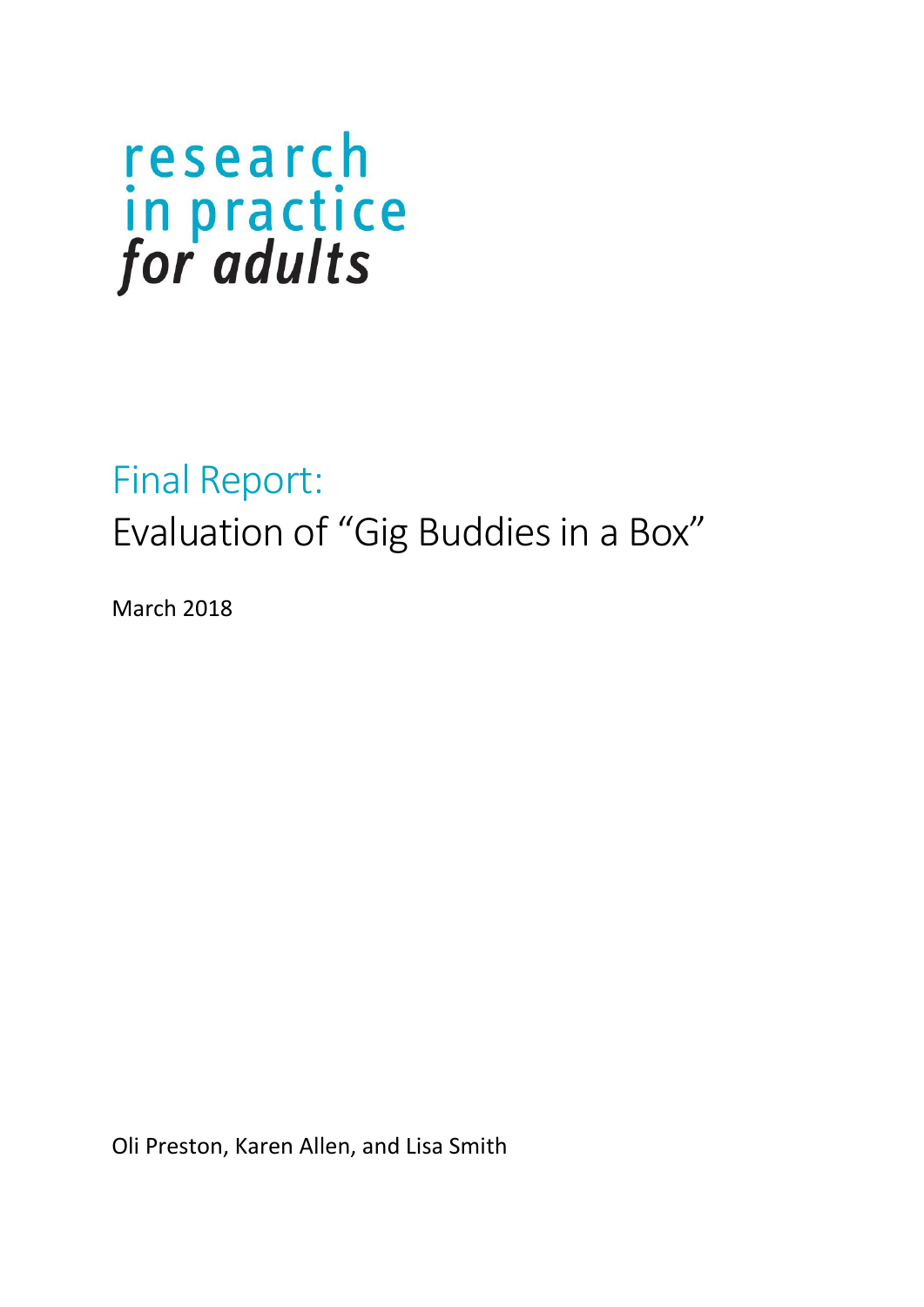#### Acknowledgements

Research in Practice for Adults would like to thank all those who gave up their time to participate in the interviews which have informed this report. We are extremely grateful for your insight and for giving up your very valuable time to speak with us.

#### Executive summary

- Research in Practice for Adults (RiPfA) conducted an independent evaluation of Stay Up Late's "Gig Buddies in a Box" project, which provides support and guidance to organisations who want to establish a Gig Buddies service in their area. This evaluation involved interviewing representatives from the partner organisations who have taken up this offer of support from Stay Up Late.
- Six organisations who have established their own Gig Buddies service were invited to interview. Of these six, five were interviewed. The interviews took place over the phone. Interviews were guided by an interview script, but allowed the interviewer flexibility for the exploration of the individual service.
- Overall, interviewees reported a positive experience of the support provided to them by Stay Up Late, including admiration for their values, quick responsiveness when they needed assistance, and a flexibility to fit the programme into the new local contexts.
- Many of the interviewees reported challenges in the early stages of setting up the service in their area, including the volume of administrative work required, difficulties in securing funding, and some challenges in balancing the recruitment of volunteers, training, and the referral of participants.
- We conclude that, based on the evidence we have collected, the Gig Buddies in a Box project already appears to be having a positive impact and has been warmly received by the partners involved.
- We make some recommendations for Stay Up Late aimed at continuing successes of the project, and addressing some of the challenges that partners have reported for their benefit and the benefit of future partners; including further promotion of available resources and documents, further supporting the recruitment of volunteers, and assisting partners in demonstrating the impact of their projects.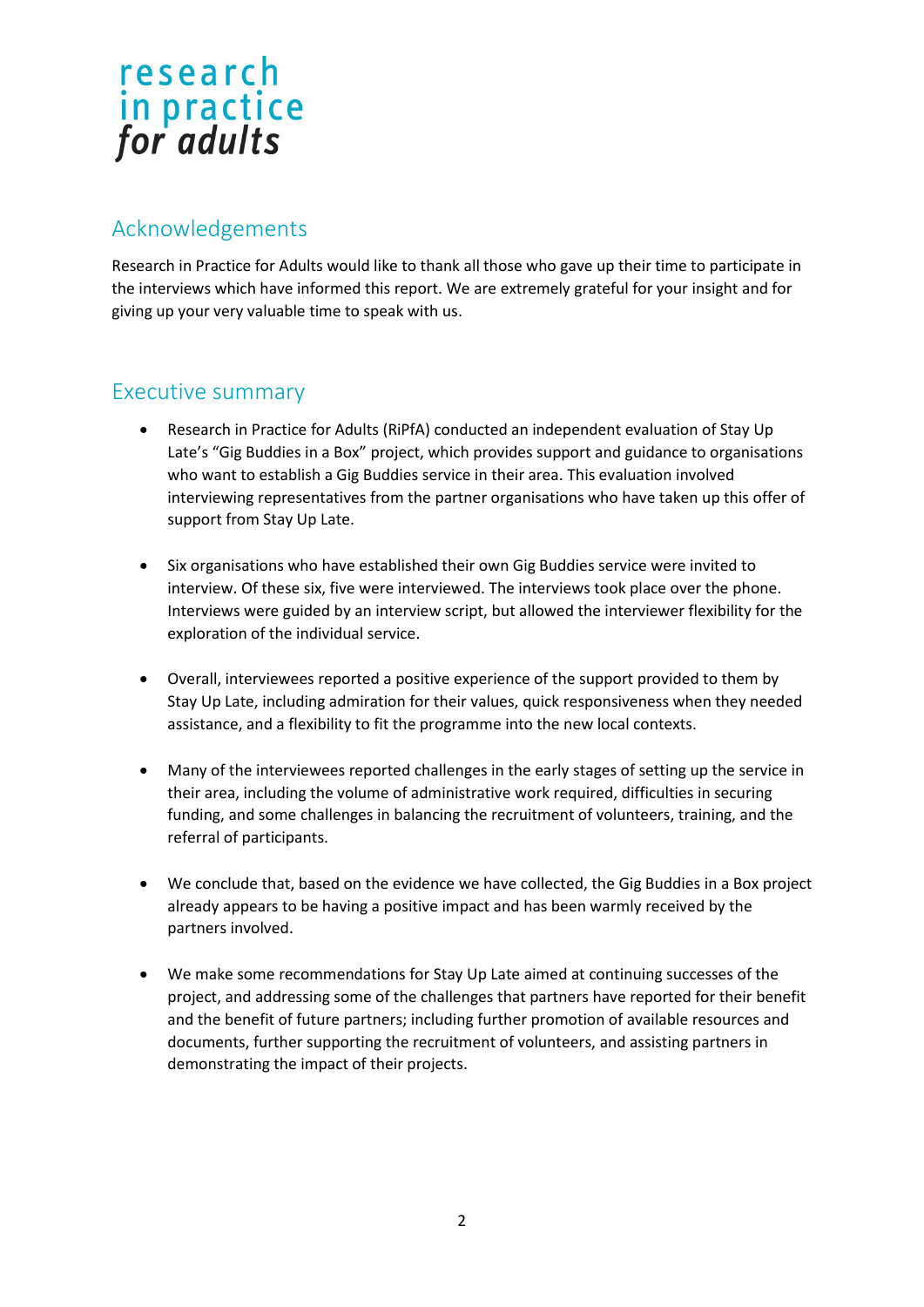#### Introduction

At its core, Gig Buddies, established by the charity Stay Up Late in Sussex, involves pairing people with learning disabilities with volunteers who share similar tastes in music, entertainment, and personal interests, so that they can enjoy a full range of social experiences together.

Over the past few years Stay Up Late has been expanding the reach of the Gig Buddies project nationally and internationally by providing a core model of practice and ongoing support to other organisations who work with people with limited access to cultural events and social activities.

As this 'roll-out' of Gig Buddies has progressed, Stay Up Late has sought additional funding to enable the development of a package for new organisations interested in setting up their own Gig Buddies programme. This 'Gig Buddies in a Box' package is now being used to support organisations in their establishment of Gig Buddies in new areas across the UK and abroad. At the time of writing this report, Gig Buddies had been established in 7 locations, including the original Sussex programme.

The present contents of the Gig Buddies in a Box package include:

- A bespoke website and branding
- A restricted access 'hub' for partners to access resources such as training materials, template policies, forms and guides
- A programme of partner events, such as training and an annual conference
- Ongoing Remote (i.e. phone / email) support

Research in Practice for Adults (RiPfA) were commissioned by Stay Up Late to independently review the process of rolling out Gig Buddies projects into new areas. This evaluation had a specific focus on understanding the process and progress to date of the wider expansion of Gig Buddies and has happened in parallel with a separate outcomes evaluation of Gig Buddies in the Brighton and Hove area, which looked at the impact of the programme on participants and volunteers. This outcomes evaluation is documented in a separate report.

For this evaluation of Gig Buddies in a Box, evidence was collected through a series of interviews with key stakeholders of the various projects nationally and internationally. These were typically the coordinator or strategic lead for the organisation setting up the new Gig Buddies scheme.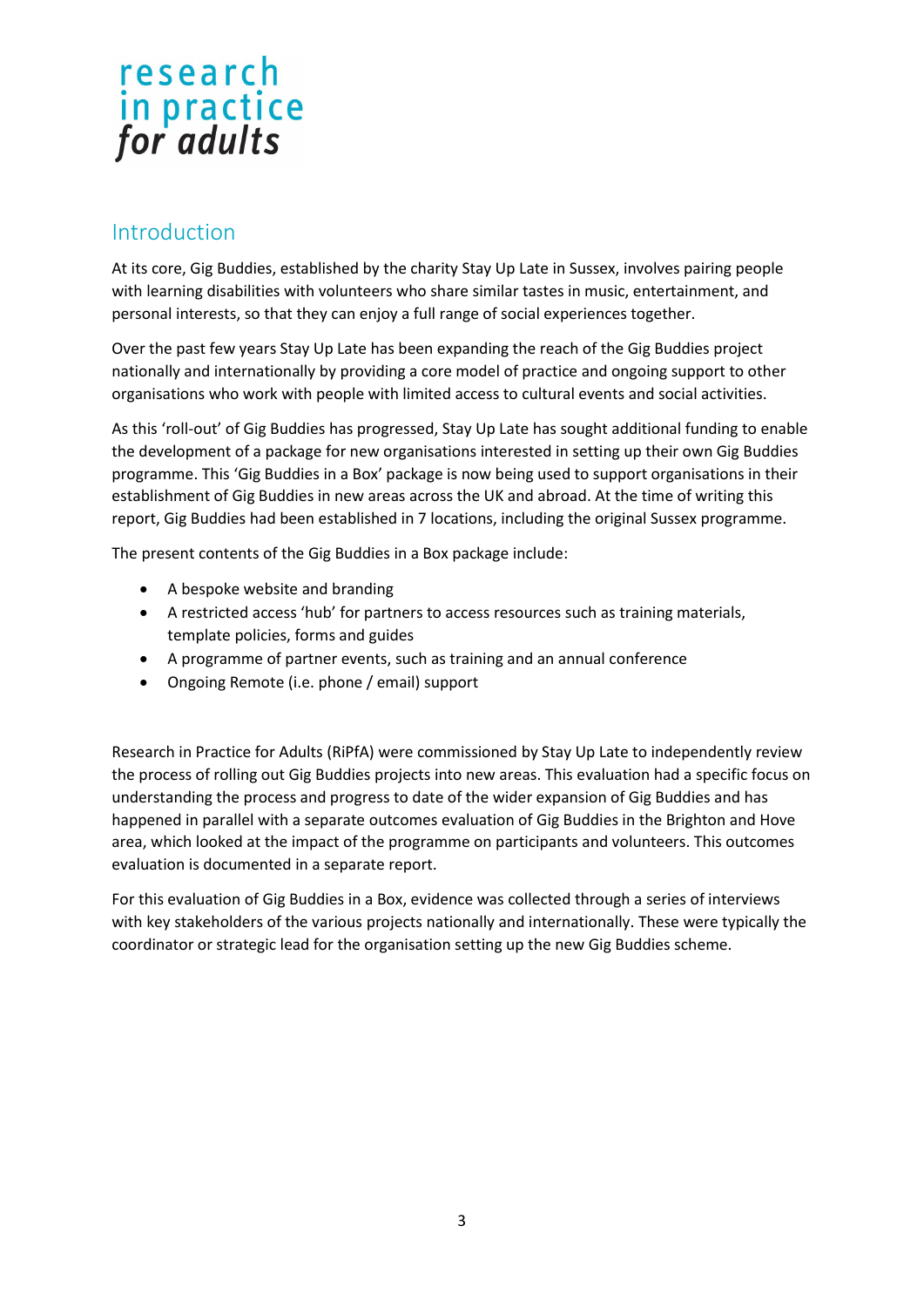#### Methodology

Contact details for stakeholder organisations involved in all current projects (n = 6) were provided to RiPfA by Stay Up Late. Representatives from each project were invited by email to take part in a telephone interview lasting approximately one hour.

Five telephone interviews were conducted with a total of five stakeholder organisations; four of the interviews involved one stakeholder and one involved two stakeholders from the same project ( $n = 6$ ) interviewees).

All interviews took place in February 2018. Two RiPfA researchers attended the interviews, one to conduct the interview and the second to transcribe.

The interviews were semi-structured with participants invited to expand on their answers as appropriate. The interview schedule (see *Appendix 1*) contained 18 questions, comprised of questions relating to:

- The participant's role, their organisation, and their Gig Buddies project
- The set-up process for their project
- The information and support provided by Stay Up Late
- The recruitment process for Gig Buddies participants and volunteers
- The successes and / or challenges faced by their project
- Details about their project's impact and any feedback received

All participants were fully briefed and provided their informed consent before the interview began. It was made clear that RiPfA was acting as an independent evaluator and that responses would be anonymised in final transcripts and subsequent reports. Interviews were transcribed and analysed by extracting key themes from the data.

#### *Limitations and considerations:*

Due to the small sample size, the variety between local contexts and the organisations, and the methodology selected, there are several limitations to this study, which we acknowledge below. Nonetheless, we consider this approach appropriate for the purpose of this evaluation and having allowed for an in-depth exploration of each service within limited contact with the partner organisations:

 Due to the depth interviewing methods applied in this evaluation, respondents were able to discuss areas specific to their context and not necessarily similar to other interviewees. Therefore, where one interviewee has not discussed an area which was covered in another interview, this is not necessarily an indication that their organisation was not conducting activities in this area, and may simply reflect a difference interview direction.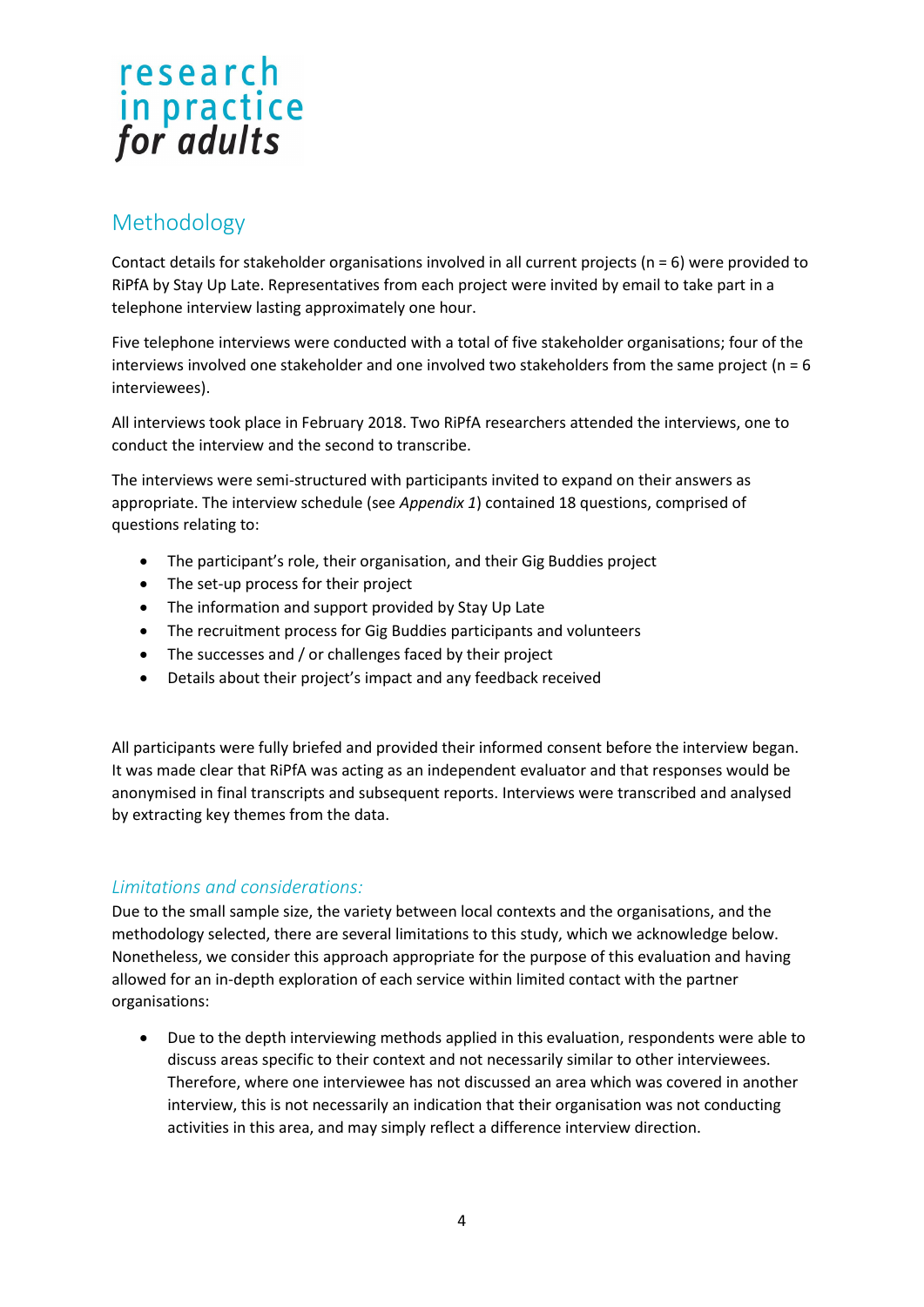- While our sample was small, we spoke to five of the six projects (83%) which are currently running outside of the original Sussex programme. Nevertheless, these results cannot be said to represent all Gig Buddies partners.
- Stakeholders are able to offer an important insight to the impact of their projects on participants, however their views must not be taken to represent the views of the Gig Buddies and volunteers themselves. Further insights informed by this population can be found in the separate outcomes evaluation for the Sussex Gig Buddies programme.
- Interviews involved one or two key contacts from each organisation and their views might not reflect those of other staff and volunteers involved in the project.
- The interviews involved projects which have been established for varying amounts of time and it is possible some of the issues raised by interviewees have now been resolved; furthermore, some interviewees were at too early a stage to comment on outcomes for participants and volunteers.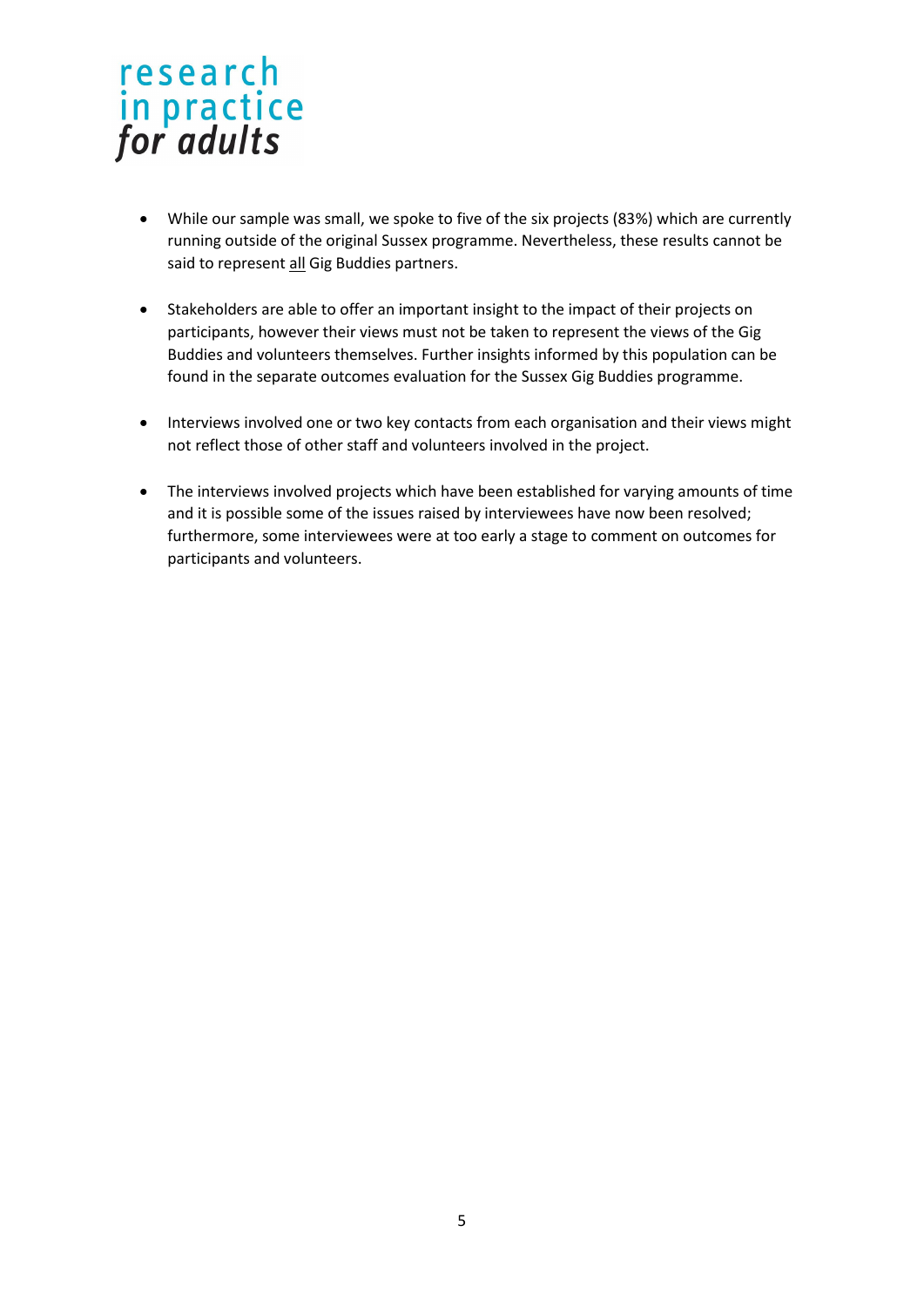#### Results

#### *Respondents*

We conducted telephone interviews with 6 people representing **5 organisations** who are rolling out Gig Buddies (83% of the 6 organisations currently running Gig Buddies outside of Sussex). The job titles of participants and the nature of the work conducted by their organisations can be found in **Table 1** and **Table 2** below.

#### **Table 1: Participant's organisations**

| Nature of organisation                | n |
|---------------------------------------|---|
| Learning disability support           |   |
| Learning disability arts organisation |   |
| Arts organisation                     |   |
| <b>Total</b>                          |   |

#### **Table 2: Participant's job titles**

| <b>Participant role</b>        | n |
|--------------------------------|---|
| <b>GB Project Co-ordinator</b> |   |
| Not stated                     |   |
| <b>Participation Officer</b>   |   |
| <b>Total</b>                   |   |

We asked respondents **how long they had been operating a Gig Buddies service**. Projects were in various stages of the set-up process, varying from two projects established over two years ago, to one project which had been running for under six months.

#### *Funding*

Where mentioned (n = 3), funding was obtained from **the council**, however two projects had only limited funding and were seeking longer-term options. There was a contrast between the UK and **overseas services**. Overseas, funding appeared more stable, enabling longer-term planning; whereas in the UK, seeking grant and local funding was clearly a key area of focus and potentially difficulty.

#### *Motivation for starting Gig Buddies*

The motivations for setting up Gig Buddies in their area were similar across all the projects we spoke to (n = 5), with interviewees wanting to help people to gain **more freedom and control over their**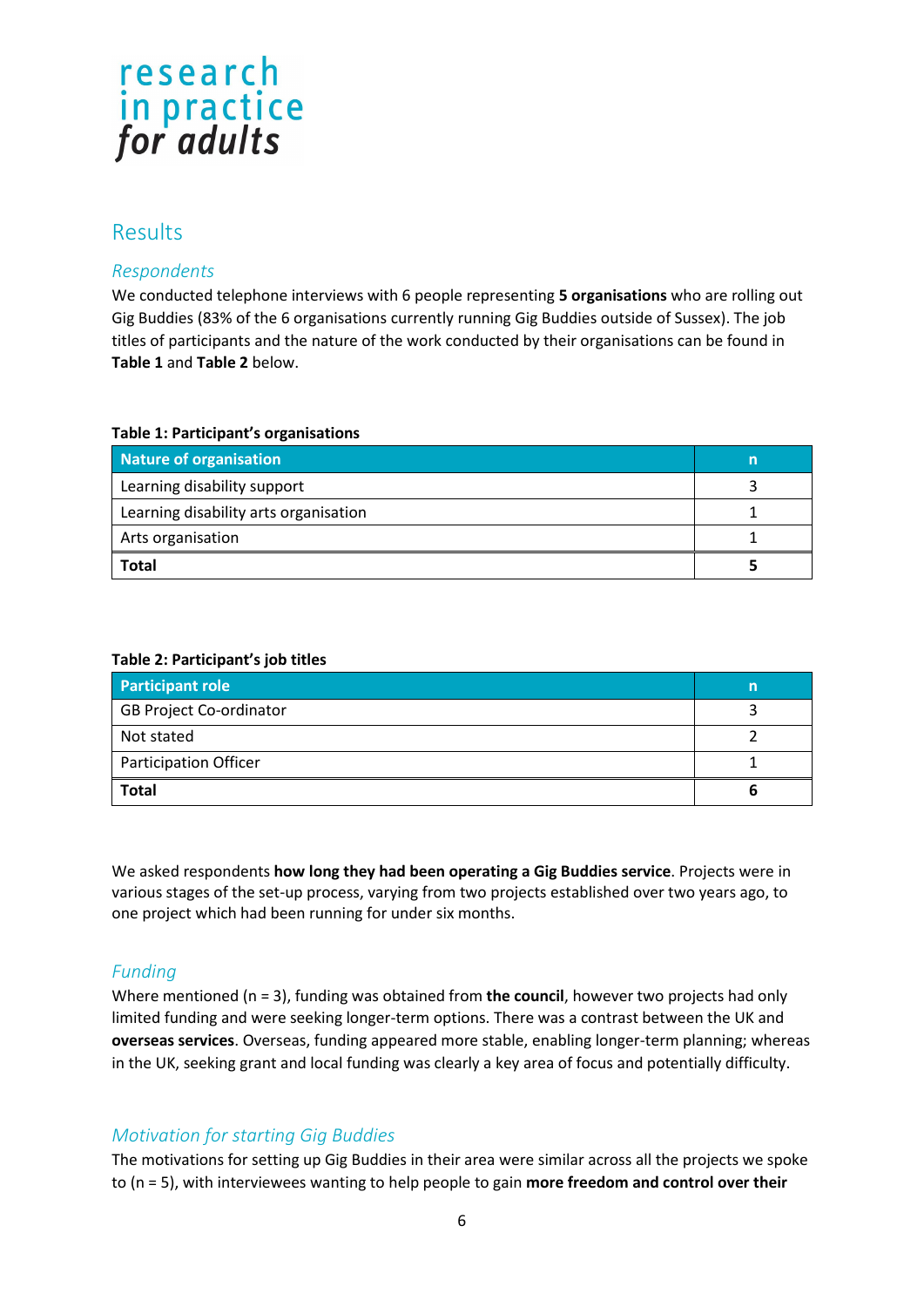**own lives**, as well as a desire to **reduce isolation** and offer new opportunities and experiences to those that take part.

There was an effort reported across interviews (n = 4) to re**ach people not currently receiving support services** and interviewees spoke of promotion from local advertisements and events, TV and radio appearances, to corporate outreach.

Stay Up Late appeared to be held in high regard by the people we spoke to, with their **vision and ethos** consistently praised and the new projects wanting to do the original model justice. One interviewee reported:

*"It has been an incredible gift, I am in awe of Stay Up Late."*

There was **excitement** around the projects and an existing appetite for Gig Buddies was described in interviews (n = 3), both internally and within the local population, as well as an **eagerness to roll-out further projects**:

> *"We learnt quickly that there was an appetite for something that feels different. […] There was almost too much interest."*

*"We have been wanting to get Gig Buddies rolled out for a long time."*

---

---

*"We have volunteers who have known of Stay Up Late from Brighton and have been waiting for Gig Buddies to come here, we have people who travel in from outside the area to be part of the project."*

#### *Referrals*

We asked the interviewees how they typically gained referrals for new participants. The most common referral methods mentioned were:

- **Local social services** (n = 5)
- Self-referrals through **social media** (Facebook in particular) (n = 3)
- Internal referrals through the **partner organisation's other activities** (club nights, support services) (n = 3)
- The organisation's **mailing list** (n = 2)
- Self-referrals from **local adverts and posters** and **families** (n = 2)

It was also noted that **Twitter** was primarily used to communicate with other projects and promote events, rather than to communicate with potential Gig Buddies and volunteers. Gig Buddies were reportedly more likely to initiate contact through social media, whereas volunteers came from both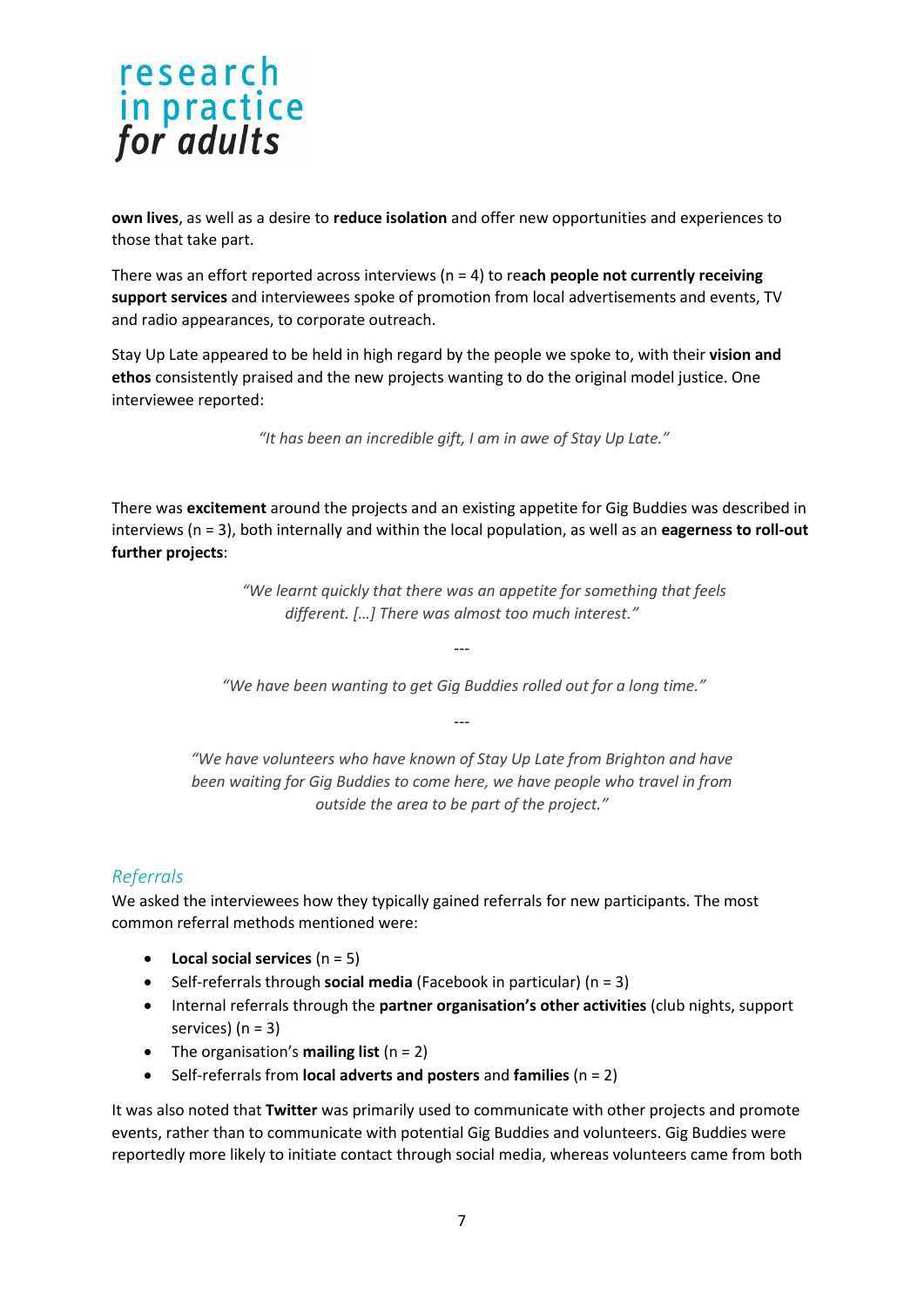social media and an organisation's website. While some projects reported difficulties recruiting enough volunteers, two of the five projects reported having more volunteers than Gig Buddies.

#### *Setting up*

Overall, and understandably, the establishment of the service was a challenging period for most interviewees.

Interviewees mentioned the challenges of setting up a Gig Buddies service and the particularly large amount of work required at the beginning. Interviewees reported huge amounts of paperwork, which at times felt *"overwhelming"*; however it was acknowledged that the level of work was a necessity of the project.

It is also worth noting that interviewees who worked part-time reflected that they would have liked to have worked full-time hours, particularly at the start. However this was often not possible for the project due to funding restrictions.

> *"We have downsized the project to fit in with our capabilities […] We would recommend working more hours while the project is being launched as there is a lot of paperwork involved. […] The time between the training and launch was a pain – this was due to the hours worked and the time required to set everything up."*

> *"There is an overwhelming amount of stuff. There is lots of paperwork with Gig Buddies in a Box. It took longer than expected but the paperwork is there [in the manual] if necessary. We wouldn't have time to develop all the paperwork ourselves."*

---

*"There have been other organisations/locations interested in starting a Gig Buddies group and when we meet them and discuss what is involved they are surprised at how much work it is – it is an involved and intricate process."*

---

#### *Recruiting volunteers*

In three of the interviews, it was reported that the **length of time volunteers were required to sign up for** (1 year), was a barrier to recruitment. Projects reported attempts to balance the desire to offer Gig Buddies stability in the pairings and to ensure volunteers are committed to the project, whilst also wanting to ensure the project meets the needs of its volunteers.

> *"We did have a number interested who, for personal reasons, could not commit to the timeframes we were asking for"*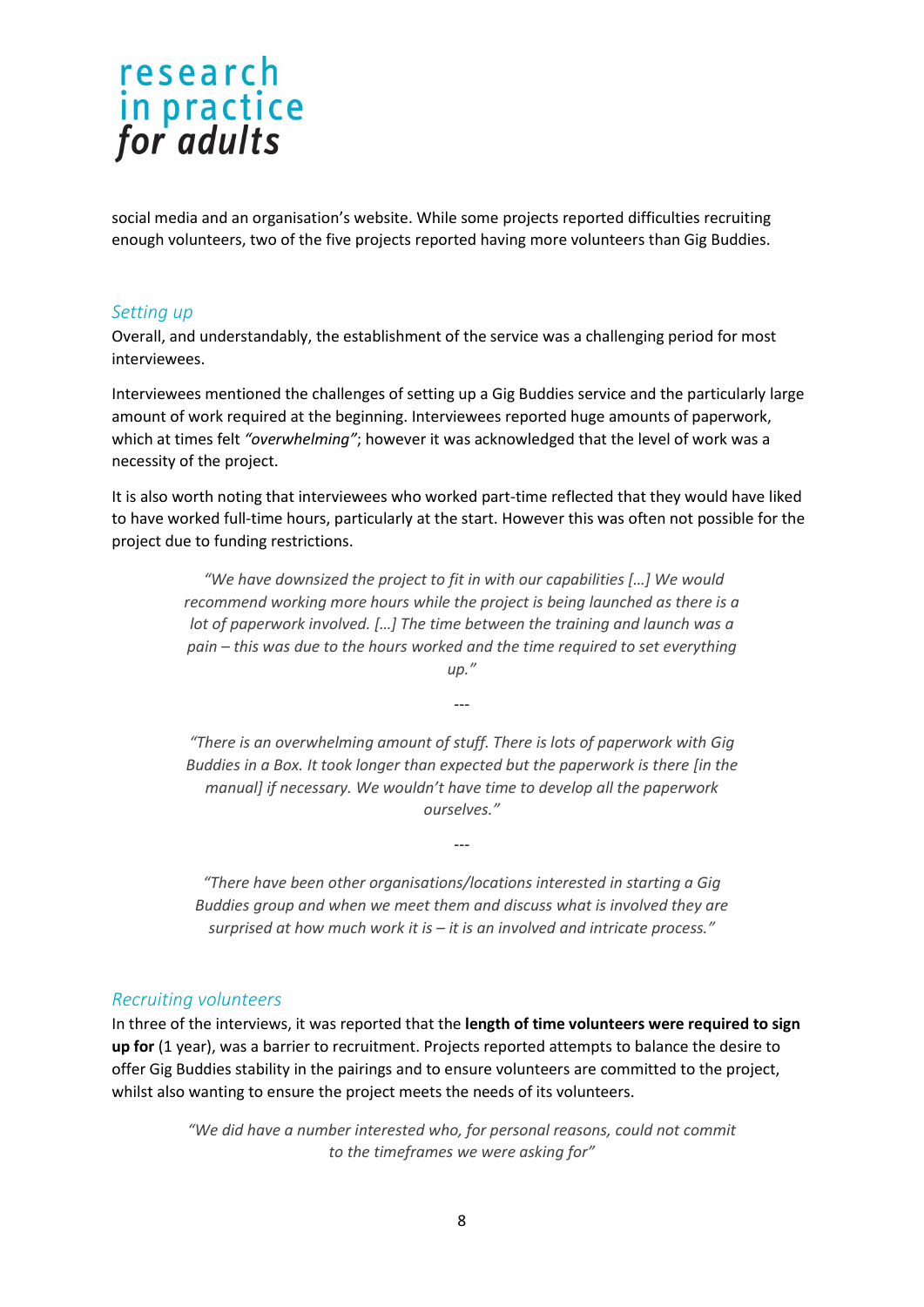*"It is tricky to get volunteers on board for long-term volunteering. We are not just asking for one day, we are asking for considerable time from people [one year]. People are keen on the project and want to be involved. We need to find people who will engage, at the start of the relationship we want people who are committed."*

---

One project described offering some **flexibility** in this matter, noting that *"there are Gig Buddies and volunteers who will still benefit from having a pairing for just the five months"*. In these circumstances, Gig Buddies were made aware from the outset that the pairing would be for a specified period of time.

A final point regarding recruitment concerns a project **seeking younger volunteers** which did not achieve Stay Up Late's success in recruiting them.

> *"Stay Up Late have recruited through lots of local [universities] but we have found the opposite here – students are not interested. […] It has been difficult to recruit young volunteers around the age of 18. We have some younger Gig Buddies who would like a volunteer their own age but we have found younger people don't really want to be volunteers."*

#### *Support provided by Stay Up Late*

The level of support provided by Stay Up Late was consistently spoken of highly. Interviewees mentioned the provision of **on-going support, regular contact, and frequent social events** which projects used as networking opportunities and also to share information amongst themselves.

Interviewees described on-going support in the form of training  $(n = 3)$ , admin  $(n = 1)$ , technical support with the website ( $n = 1$ ), as well as routine contact with Stay Up Late through phone, email, Skype and, where possible, regular visits.

Some projects noted that it was left to them to initiate contact with Stay Up Late, but that whenever they made contact, Stay Up Late were very responsive and supportive:

*"Very responsive. It was good throughout. Stay Up Late are very busy people but super responsive. If someone can't help they signposted to someone who can. We were very supported"*

*"I can always get in touch with the team. I was very impressed with their openness, they were very responsive. It feels like they want their project to be a success. I have not raised anything that they have not been able to help me with."*

---

---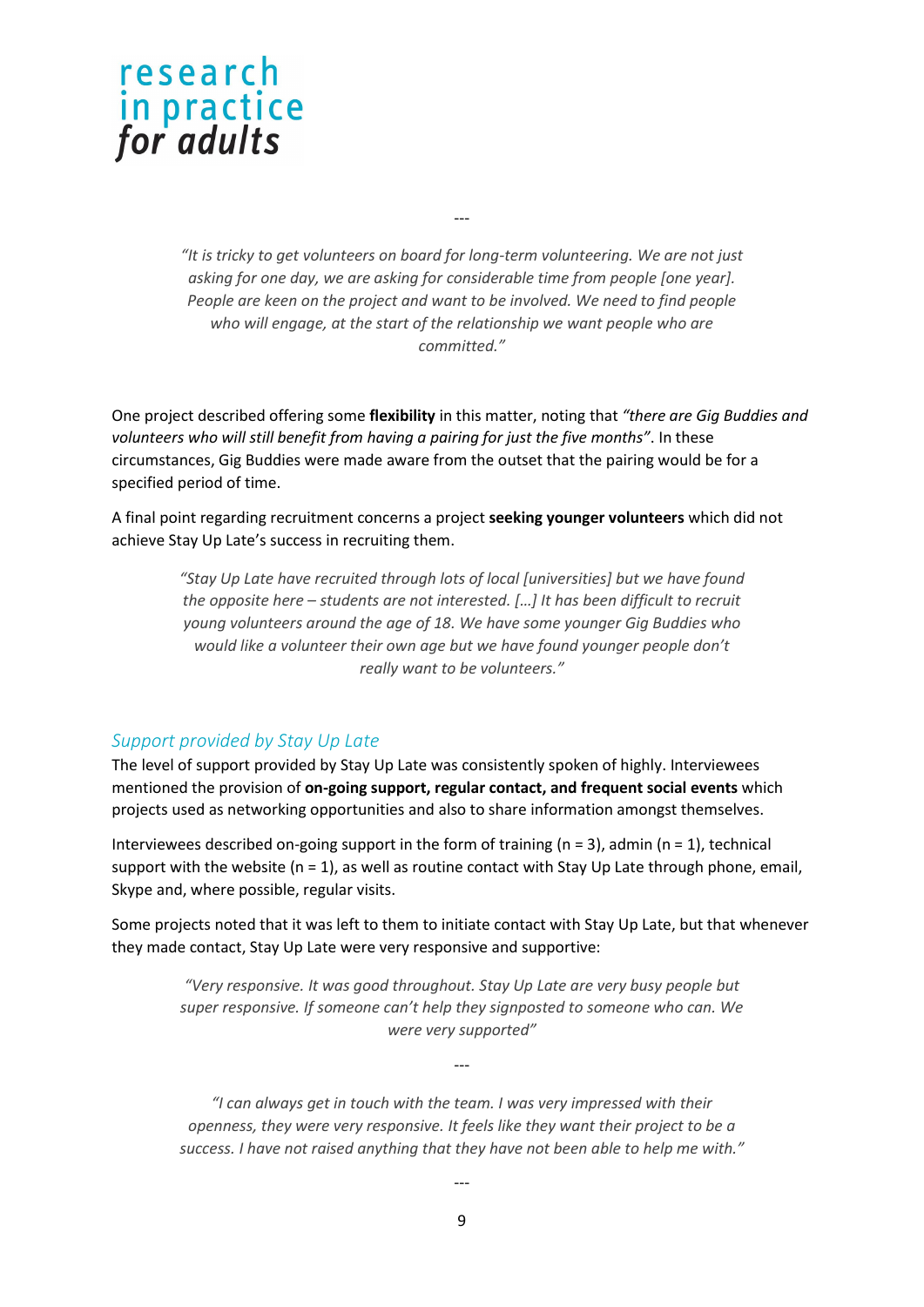

*"If you don't ask you don't get. But we can ask them anything. We have a good relationship, we are left to get on with it but Stay Up Late are there if we ask for help."*

A large part of the current Gig Buddies in a Box package is the manual and documents on the extranet; projects spoke highly of this, however the issue was raised that **projects duplicated resources because they were not aware of what would be provided**.

This is perhaps understandable at the current stages of development of the Gig Buddies in a Box programme, and the relatively early stages of the extranet:

> *"I think it [the online extranet] is an under-used resource – I feel like as a community we can get better at using this. I don't think Stay Up Late pushed this enough. […]There was a big manual but I didn't get this until around 2 months in. I had already started to create my own materials without realising this would be provided – it contained job descriptions, code of conduct, risk assessments etc."*

*"It is important that anyone doing Gig Buddies has set-up information from the start – we might have created things already in existence"* 

---

Further points were raised in regards to **training**, with one interviewee discussing how beneficial the training was and the importance of it occurring shortly after project workers begin, and another suggesting Stay Up Late consider supporting volunteer training in the future:

*"The only thing I would note for the future – our two co-ordinators started and happened to attend the training the month after. I am hoping when we set up other sites, once funding is in, that the training with Stay Up Late will be offered just as soon when these new posts begin due to the wealth of knowledge Stay Up Late have provided."*

---

*"There is a person from the council who has been doing our training – he also helps with the newsletter and meetings. He helps with safeguarding, disability awareness, without him we feel we would have lacked the expertise. We did ask Stay Up Late if they could support training and they did. It is not written into Gig Buddies in a Box – it seems to assume you will manage your own training. It would be good for Gig Buddies to support the training – they did two sessions with our volunteers and it was really handy. Stay Up Late might want to consider writing this into Gig Buddies in a Box."*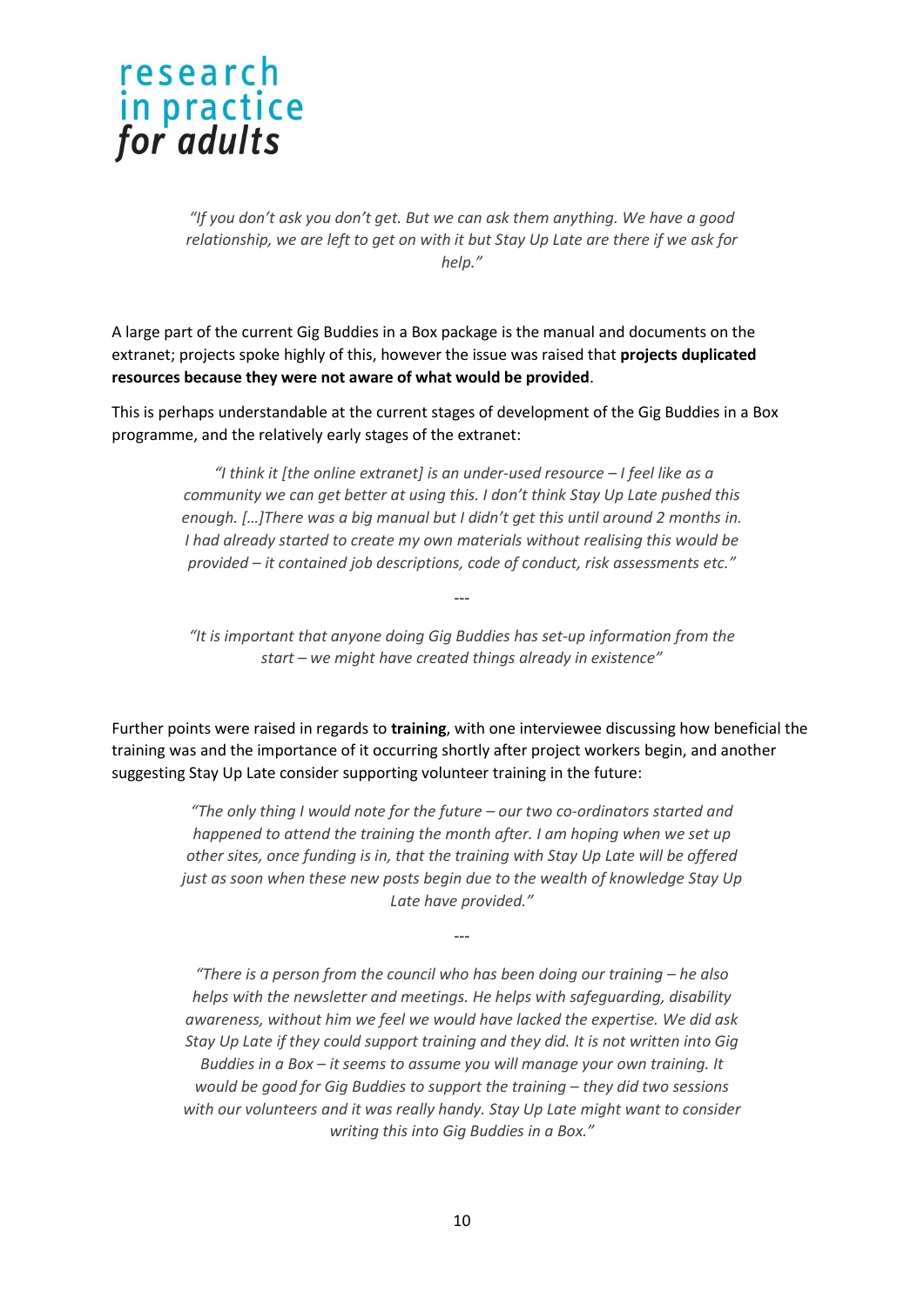#### *Support between projects*

Projects were also appreciative of the **wider Gig Buddies community** as a whole. Interviewees reported supporting each other through sharing stories of successes, providing advice to new projects, promoting each other's events on social media (primarily Twitter) and via networking at the AGM and training events.

> *"There have also been training days to link us with co-ordinators of the other sites which are doing projects and they have been useful in letting us know what worked well and what didn't."*

*"We also had contact with an organisation which had set up Gig Buddies previously, this was hugely helpful for discussions on where to go for volunteers and things like that… it was like a sounding board, really helpful."*

---

---

*"We have been building relationships with other projects and get the opportunities to meet them at events and get to know them and their projects. We will keep on building relationships – we are all sharing our learning, everyone benefits, we can all help each other."*

#### *Flexibility of the model*

One of the most frequently returned to themes across the interviews was **flexibility**. Those who participated in interviews spoke of the flexibility of resources provided by Stay Up Late, the flexibility of Stay Up Late in allowing projects **to adapt the model to fit their locality**, and the flexibility required from individual projects to constantly adapt to Gig Buddy and volunteer feedback.

For example, following feedback, one project adjusted the timings of the Gig Buddies social and another adapted the training programme.

> *"We asked people how we could support them to attend [the social] in the future*  and the feedback was that it was the wrong time of day – weekdays initially when *people have work or college. It is now on a Sunday and we get a good turn out."*

> > ---

*"[T]raining was originally planned for a whole day, and we have adapted this to take place over half a day in the evening, as this fits in better with our volunteers."*

From the information we gathered in the interviews, it appears that those involved in Gig Buddies are embracing this **freedom to adapt the Gig Buddies approach to the benefit of their project** and those involved in the programme.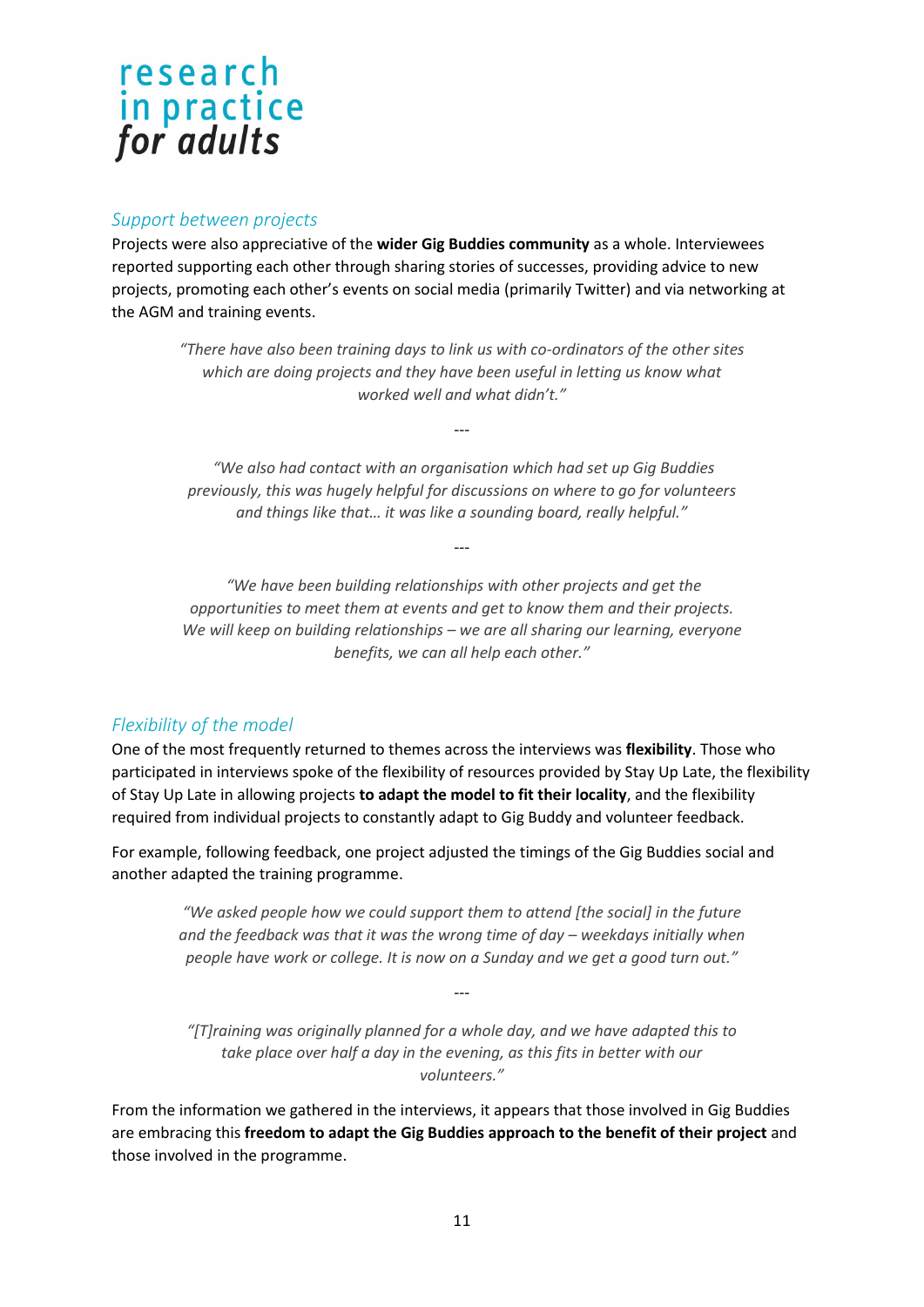#### *Impact on Gig Buddies*

For Gig Buddies themselves, impact was reported across areas such as **increased confidence** (n = 3), providing **further opportunities** for activities and **development of social skills** (n = 3) and in one case an individual's participation indirectly led to **paid employment**.

Giving Gig Buddies opportunities to use initiative in areas such as booking concert tickets or ordering themselves a drink at the bar was reported to aid their **independence**. Opportunities to **develop social skills** were also discussed, with one interviewee describing how a Gig Buddy was supported to communicate with their volunteer and to limit the number of messages sent. Projects also described successes in matching those with very specific hobbies and interests.

> *"Gig Buddies have confidence from doing and learning … A lot of the fear is perception of the fear – it is not the reality. Once they have that experience a lot of the anxiety drops away."*

> > ---

*"I gave a talk on Gig Buddies [at a local college] and some members of Gig Buddies were on the course - they talked about their experiences. One participant was very shy when we met but she was very talkative in the group, telling everyone about her experiences, I couldn't get her to shut up!"*

Interviewees described a **variety of activities undertaken by pairings**, including theatre, comedy and bowling, in addition to gigs. Socials offered another way for Gig Buddies to meet people and the interviews also provide anecdotal evidence that participants are attending social events independently, both with other Gig Buddies and alone, knowing there will be a *"comfortable safe place for people to come and chat"*.

> *"We have a potential Gig Buddy who, [due to a change in circumstances], was left unable to go to gigs – he is now hoping to find a Gig Buddy. He has been coming to socials and his confidence has improved since the project started."*

> > ---

*"Socials are a great way for people to meet each other. We have two Gig Buddies who come to near enough all our socials. There is one guy who comes on his own and we have seen a real development in his confidence. He is able to come to our socials and know there will be familiar faces and people to talk to. We received an email about how happy and comfortable he felt at our social."*

*"There is also our newsletter so participants can communicate about what they are going to, or what they have been to and how it went. We have seen Gig Buddies travelling together so they feel safer going to things themselves before they have been matched."*

---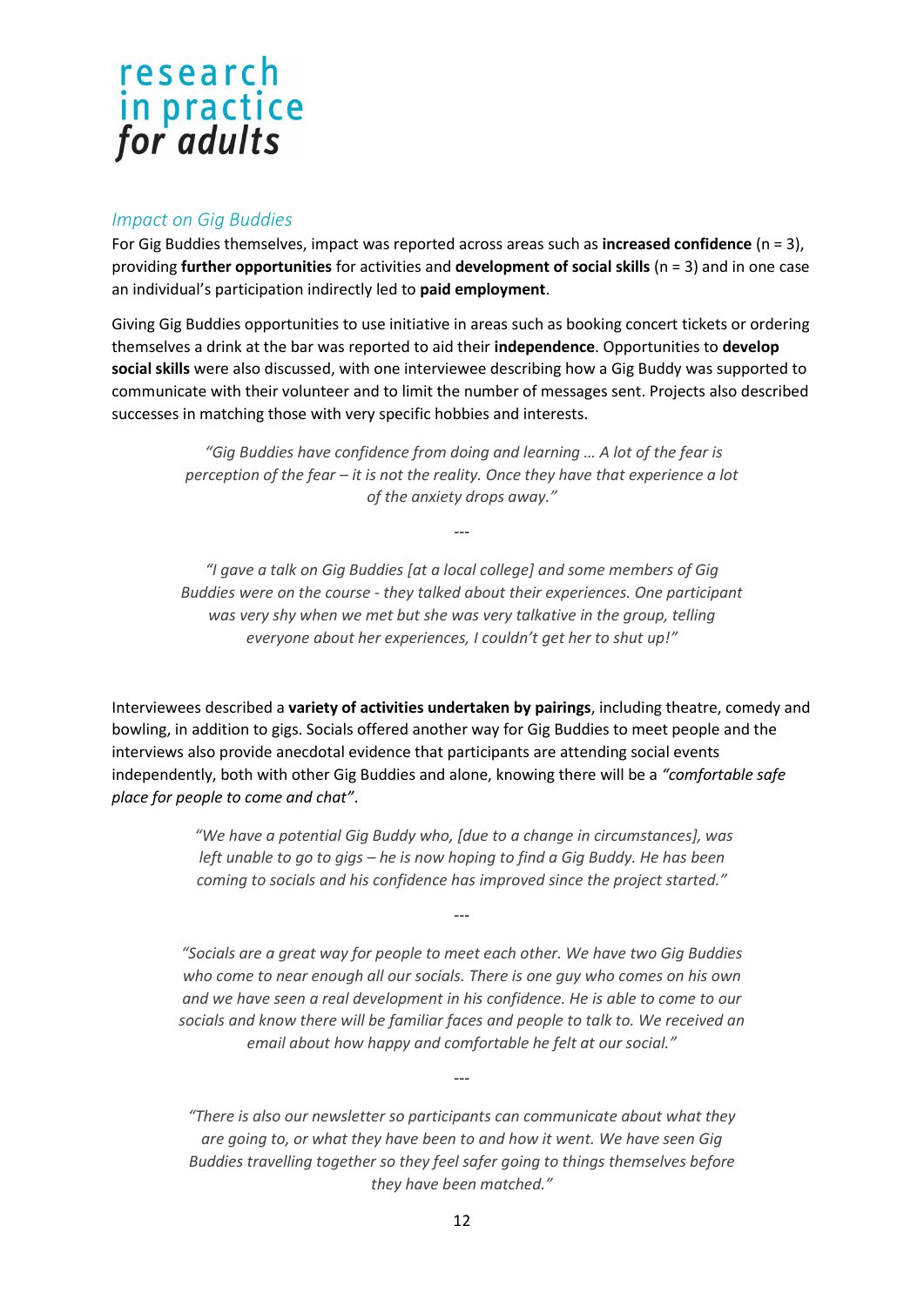

#### *Impact on volunteers and the wider community*

As well as the benefits reported for Gig Buddy participants, **mutually beneficial relationships** between Gig Buddies and volunteers were also reported:

> *"Volunteers also keep saying that they too are having their needs met through this – they are also getting a lot out of it. People's partners, friends might not have the same taste in music – they can go to a concert together but without that love of the music, it doesn't bring the same joy."*

There were also indications of impact on the **wider local area**, with external organisations consulting Gig Buddies projects and participants to make their own services more accessible and to trial specially-produced resources with people who have learning disabilities.

*"It has opened up conversations with local venues about access."*

Two interviewees described supporting local festivals/companies in return for free tickets and promotions. One of these described taking this further and partnering with a corporate organisation to support training to make their services more inclusive, stating that *"this is a powerful way to change attitudes"*. These descriptions showed an awareness outside of specialist organisations of the needs of people with learning disabilities, and **recognition of a platform to consult people with learning disabilities about their services and resources**.

*"We also worked with [a large arts project] to provide advice on accessibility and arrange for some people with learning disabilities to try out resources they had created for people with learning disabilities. It was good to be able to do that and we also received some free tickets for [the arts project]!"*

**Corporate outreach** is another way in which some projects are promoting Gig Buddies and bringing about broader change. Through partnerships, projects are able to access the audience of a larger organisation while promoting awareness within the corporate organisation and beyond.

> *"We have also had meetings with a [major corporate organisation] asking us to help with some training for some of their employees to become more sensitive to people with learning disabilities [...] Previously, we would have to go to them [to offer this training] – now they come to us! It has really helped affect change."*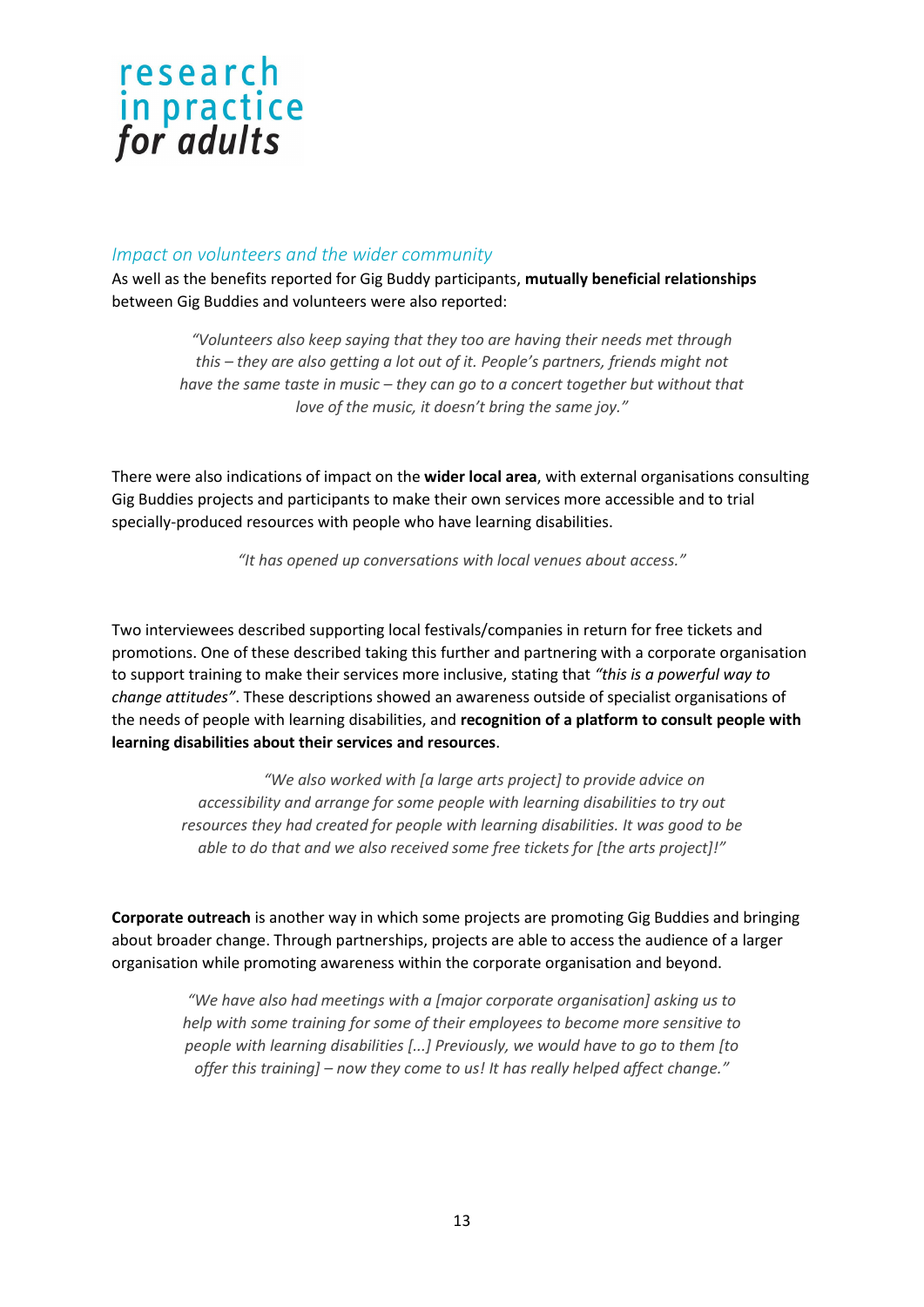#### *Evaluation activities*

We discussed the evaluation undertaken by projects to date, with some projects describing the use of a feedback questionnaire both for internal purposes ( $n = 3$ ) and to provide impact evidence to funders  $(n = 2)$ .

While evaluation activities are being conducted, only one project described collecting baseline data when pairings were matched. It was reported that Stay Up Late provided evaluation resources (n = 3), although one interviewee described creating their own questionnaires to capture local data. No organisations reported any in-depth formal evaluation of outcomes for participants and volunteers; however this may be planned for the future given that many of the projects are still in their early stages.

As the projects develop, it will be important for Stay Up Late to further support the partners in evaluation, to avoid any duplication of efforts, and to look for ways in which organisations can share insights into the impact of their programmes, such as through the **use of common evaluation tools and frameworks**.

#### *Challenges*

Challenges reported mostly related to areas outside of the control of Stay Up Late, such as the culture within existing learning disability support services that the partners were working in. One interviewee described how there are entrenched ways of working in some learning disability services in their area and how Gig Buddies is providing **new opportunities for participants to make decisions for themselves**:

> *"There are ways of presenting choices to people with learning disabilities so that they can understand. When choices are put to a person with a learning disability often they look to their parent or support worker for guidance because they are not used to being given these choices."*

An interviewee described trying to **maintain relationships with support workers** and include them some areas of the project:

*"It is also important to be careful not to annoy or disrespect support workers who work in such difficult conditions and cannot be too flexible with their rotas. We try and involve them in the project by asking their views and inviting them to come to socials."*

When asked to reflect on whether there was anything they would do differently, responses varied across projects based on their individual contexts:

 **Volunteers:** Two interviewees discussed **volunteer recruitment**; one wishing they had pushed the volunteer role more, and the other suggesting that in retrospect, the volunteer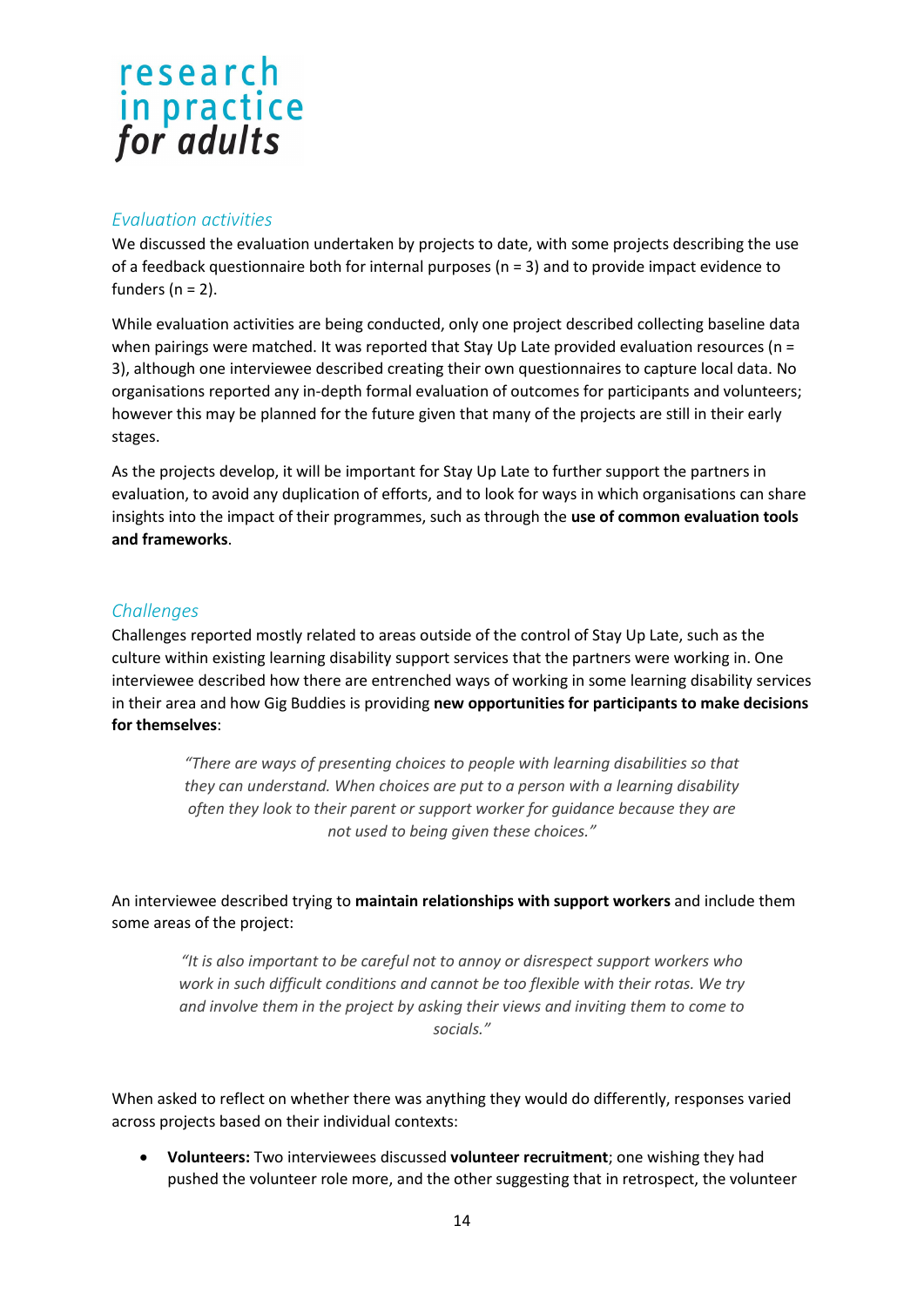numbers do not matter as much as the quality of volunteers. One mentioned the importance of ensuring there wasn't too large a **gap between training volunteers and matching them with a Gig Buddy participant**, in order to avoid the need to retrain the volunteer. This interviewee also noted that volunteers wanted to be paired as soon as they had signed up and the difficulties in getting this timing right.

- One project reported that they would wait until the pairings had been matched to run the **launch event**, which was described as *"so big, it took us a while to catch up".*
- Several interviewees discussed the **challenges of securing funding**. One reported they would have tried to secure further funding earlier, and also noted they would like the option to go for grants with Stay Up late, while noting the paperwork involved in bid writing is prohibitive.

*[Gig Buddies] takes a while to grow. On reflection, I would love to have funding for over three years.*

---

*I would have looked for more funding. There are only so many grants we can go for […]. We can only afford part-time working but we would like full-time staff working on [Gig Buddies] in the future.*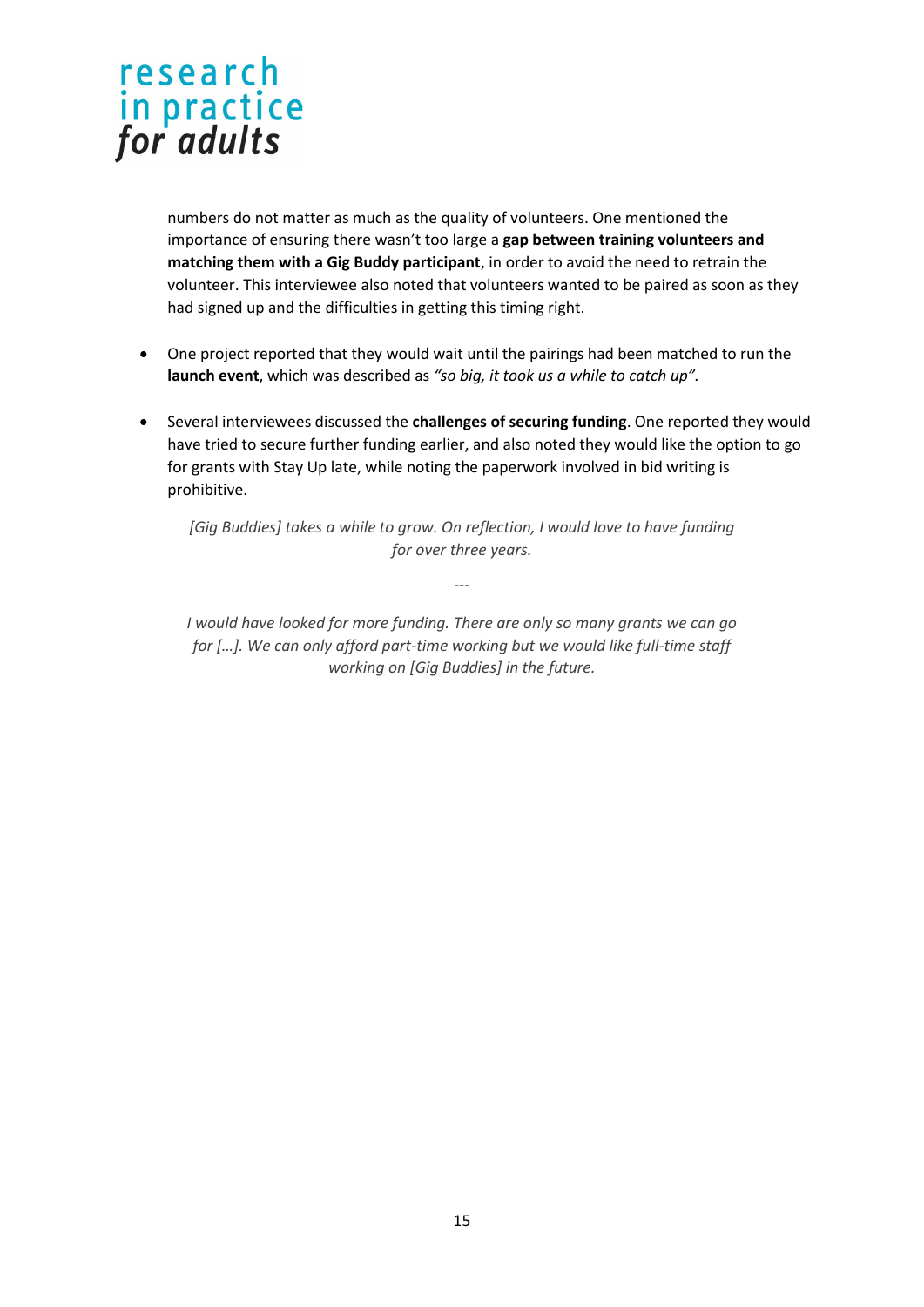#### **Conclusions**

Through interviews with Gig Buddies stakeholders, RiPfA gathered evidence about the experiences of five projects which have established a Gig Buddies service with the support of Stay Up Late. We spoke to representatives from these partners about setting up their projects, the support provided by Stay Up Late, the impact of the projects, and the challenges they have faced.

Overall, the picture presented throughout the interviews was of a flexible model which was having a positive impact on the people involved. In particular, interviewees praised the core values of Stay Up Late and their approach to improving the lives of people with disabilities, the support they had received, and the impact that the programme was having in their locality.

Anecdotally, projects appear to be having positive impacts on the wider community in the early stages of the national expansion of Gig Buddies; such as increasing awareness about accessibility requirements and providing a platform for external organisations to consult people with learning disabilities about their materials or services.

Where challenges were reported, these were largely logistical, related to recruitment and promotion, funding concerns and integrating Gig Buddies with existing support services. The value of the network is a large opportunity here, with several interviewees mentioning the support that other partners had provided, either in person (i.e. at events and training) or remotely (i.e. via Twitter and email). Although communication with Stay Up Late was considered positive, this could potentially be improved by increased signposting to support in the early stages.

The picture of Stay Up Late's package of support that the interviews painted is one of light-touch, flexible, highly responsive assistance, which focuses more on the core values of improving the lives of people with disabilities than with micro-managing the roll-out. This flexibility to local context is important, and as the local projects expand it will be equally important for Stay Up Late and its partners to capture the learnings from the way services are adapting to their local area.

The shared values and flexibility highlighted in the interviews point to a model which focuses on **selecting the right organisations** who want to establish Gig Buddies rather than providing a kit to any organisation who could establish Gig Buddies. From the evidence we have collected in this evaluation, this approach seems to be taking the expansion of Gig Buddies in a positive direction.

#### *Recommendations*

 **Fully promote the resources, templates, and documents available:** Given the large workload and pressure that partners, particularly in the early days of set up, Stay Up Late may wish to consider strengthening the support provided in the first year of set-up for new partners; including training coordinators on the use of the extranet, with a detailed runthrough of the policies, documents, and templates available. Although many partners may already have their own processes in place, just going through the entire range of resources available may prevent duplication of work down the line. This might be further aided by a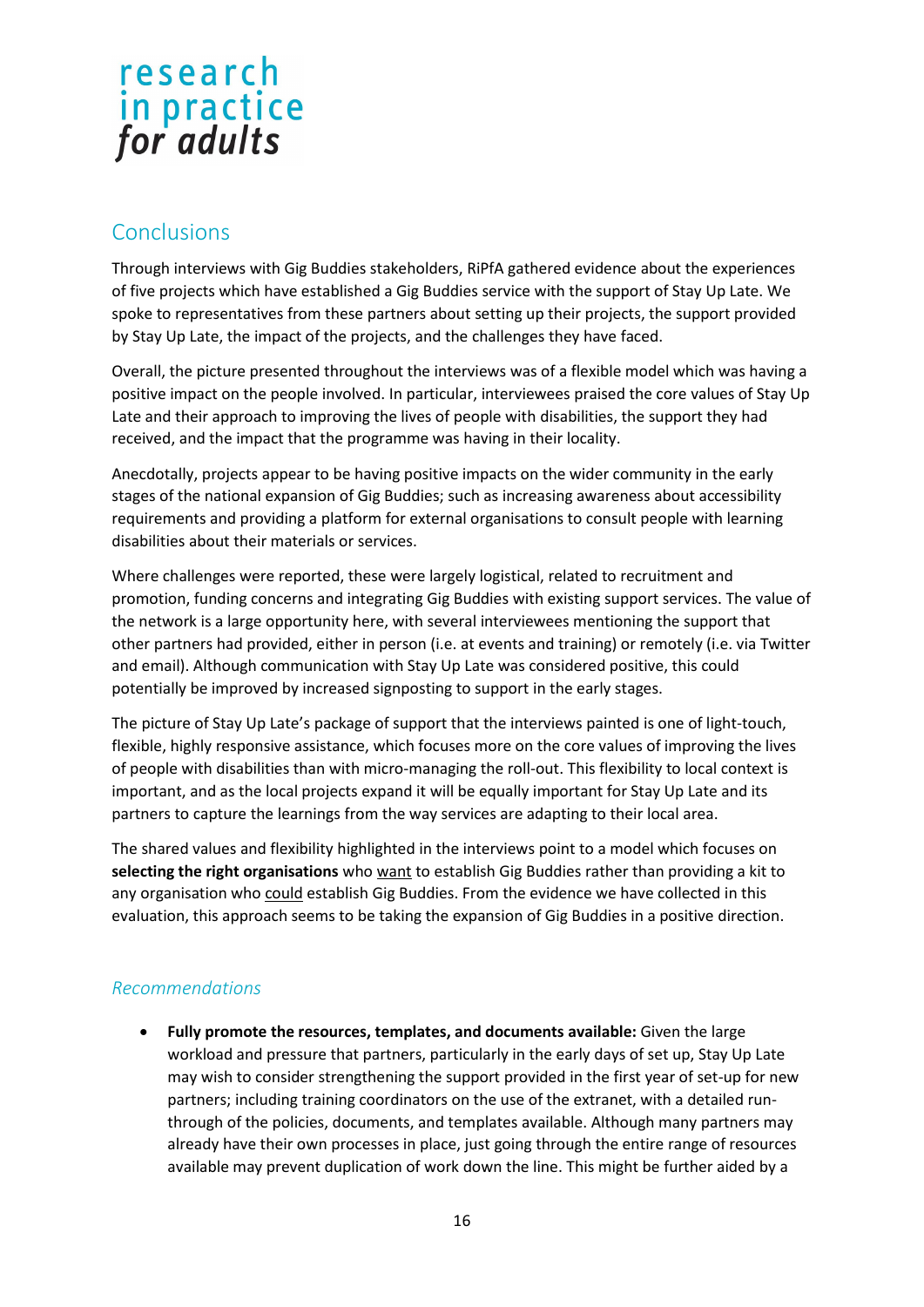phone call or email when a new partner signs up, listing the resources that will be provided once they have access to the extranet.

- **Continue to encourage networking between partners and sharing of best practice:** The level of support by partners to each other was reflected in interviews. This represents an additional benefit of the national roll-out, and is capacity-strengthening for Stay Up Late. If Stay Up Late can continue to enable organisations to support one another, they will further increase the reach of the project. This may be through additional networking events, Twitter (which was mentioned as a valuable channel of contact), and use of the extranet system.
- **Consider whether there is any room for further flexibility the length of commitment required from for volunteers**: This is particularly with respect for those projects which are struggling to recruit volunteers. Although this cannot be too flexible due to the commitment required to maintain safety in pairings, where there are difficulties in recruiting younger volunteers (for example, in non-university towns), alternative models may be required.
- **Consider the staffing level of new partners and ensure they understand the set-up process:** While the level of paperwork and admin required in the initial stages of the project was acknowledged to be necessary, it was also very challenging, with one project recommending working full-time in the early stages of the process. This is something that could be communicated to projects from the outset, with a suggestion that increased administrative support might be required.
- **Consider adding support for volunteer training to Gig Buddies in a Box**: One interviewee suggested that additional support for training would be valuable. Furthermore, the importance of regular training sessions for new starters was also noted. Stay Up Late may wish to consider an ongoing training programme for volunteers, particularly if the expansion of Gig Buddies continues nationally.
- **Continue to provide support at a strategic level for partners:** In particular areas to consider might be assisting partners with establishing links with large local businesses, universities, and in applying for pots of grant funding. It might also be worth looking into opportunities to apply for larger funding programmes in partnership with the other projects.
- **Supply evaluation resources and support** to all projects and advocate for the collection of baseline data. Particularly, it would be of great value to all Gig Buddies projects for data to be collected routinely, using the same set of tools, and submitted (anonymously) to a central database. This would enable Stay Up Late to see the overall impact of the programme across partners, and also reduce the burden for partners who wish to demonstrate their own impact for monitoring, quality assurance, and funding purposes.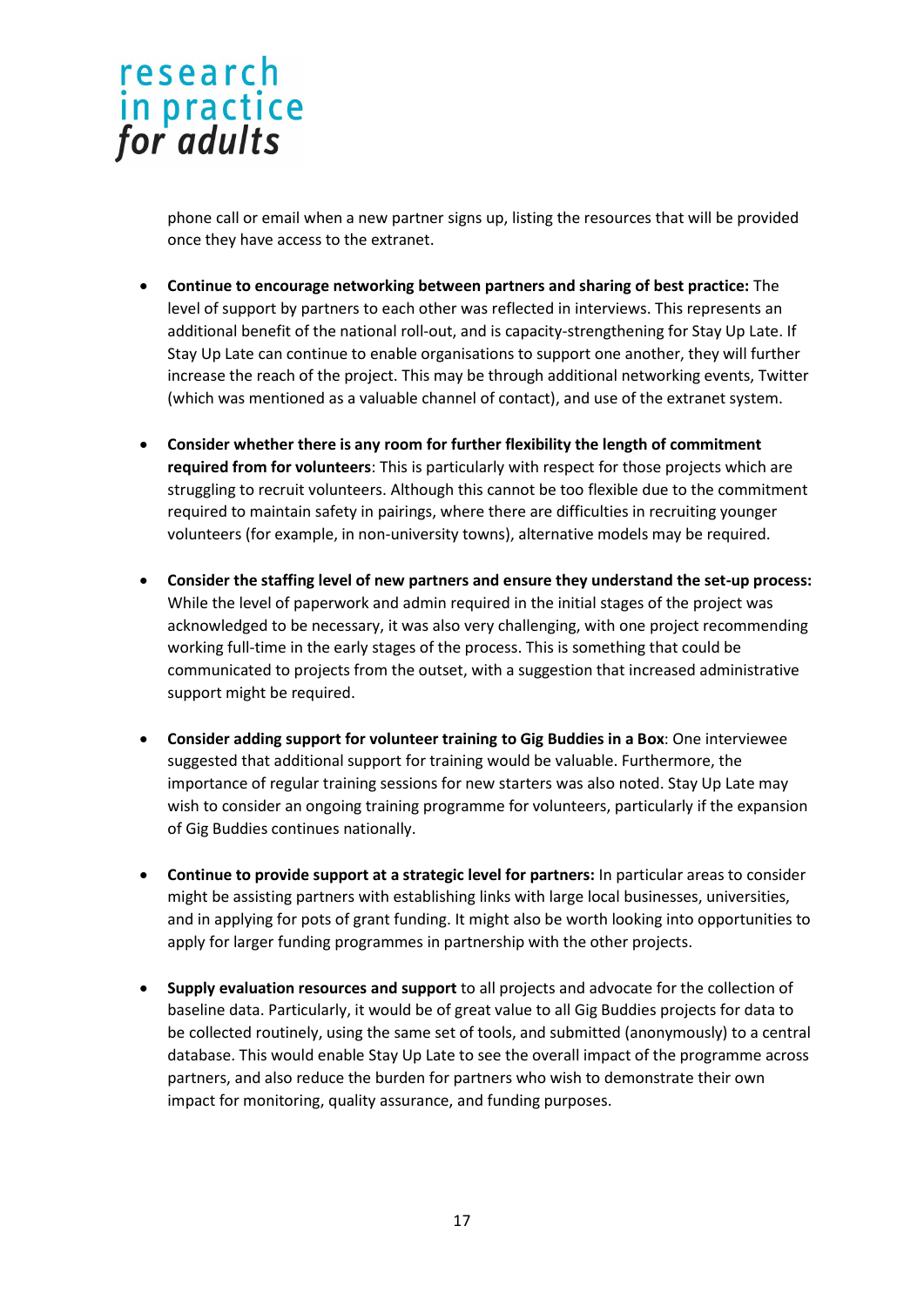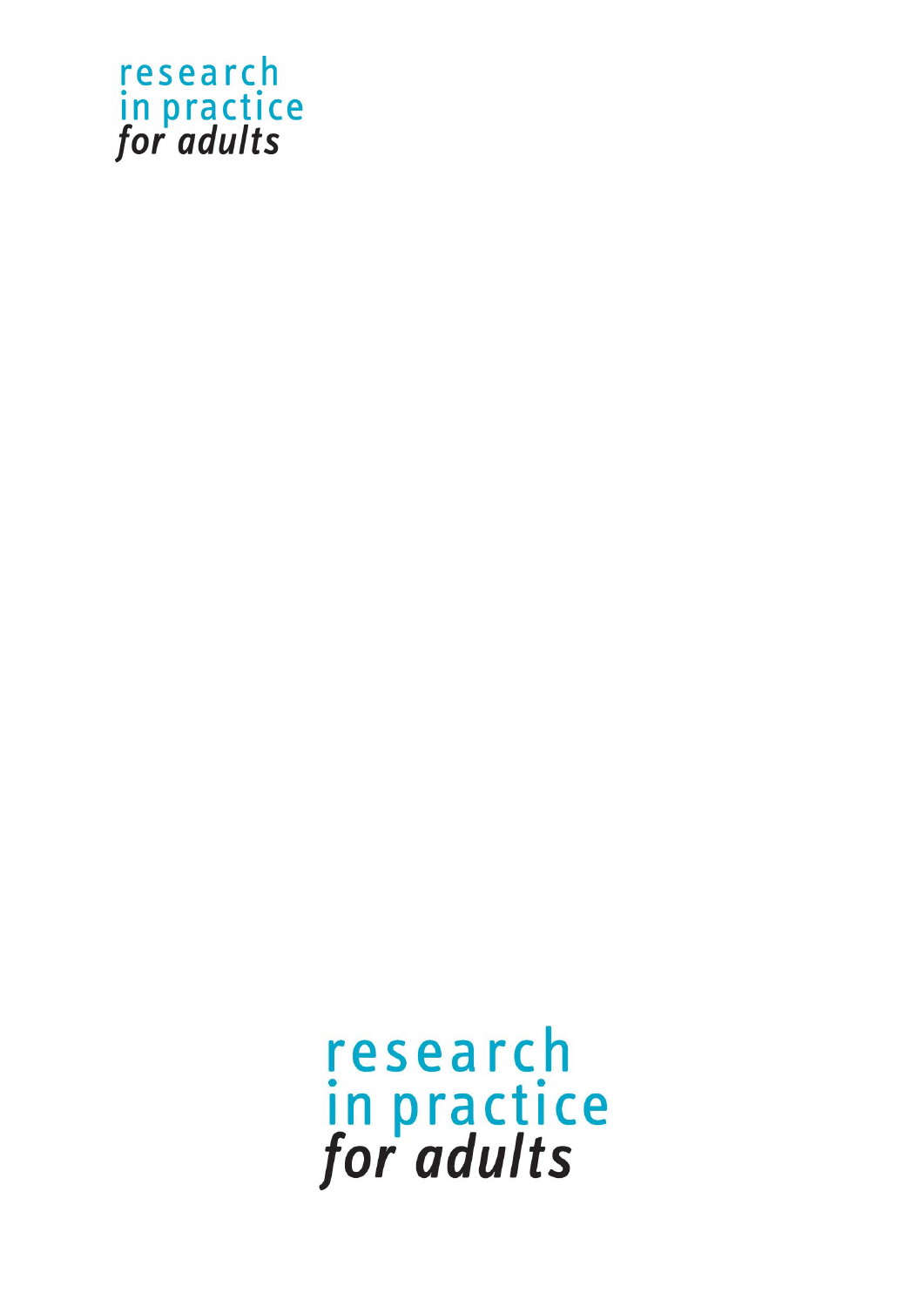Appendices:

Appendix 1: Interview schedule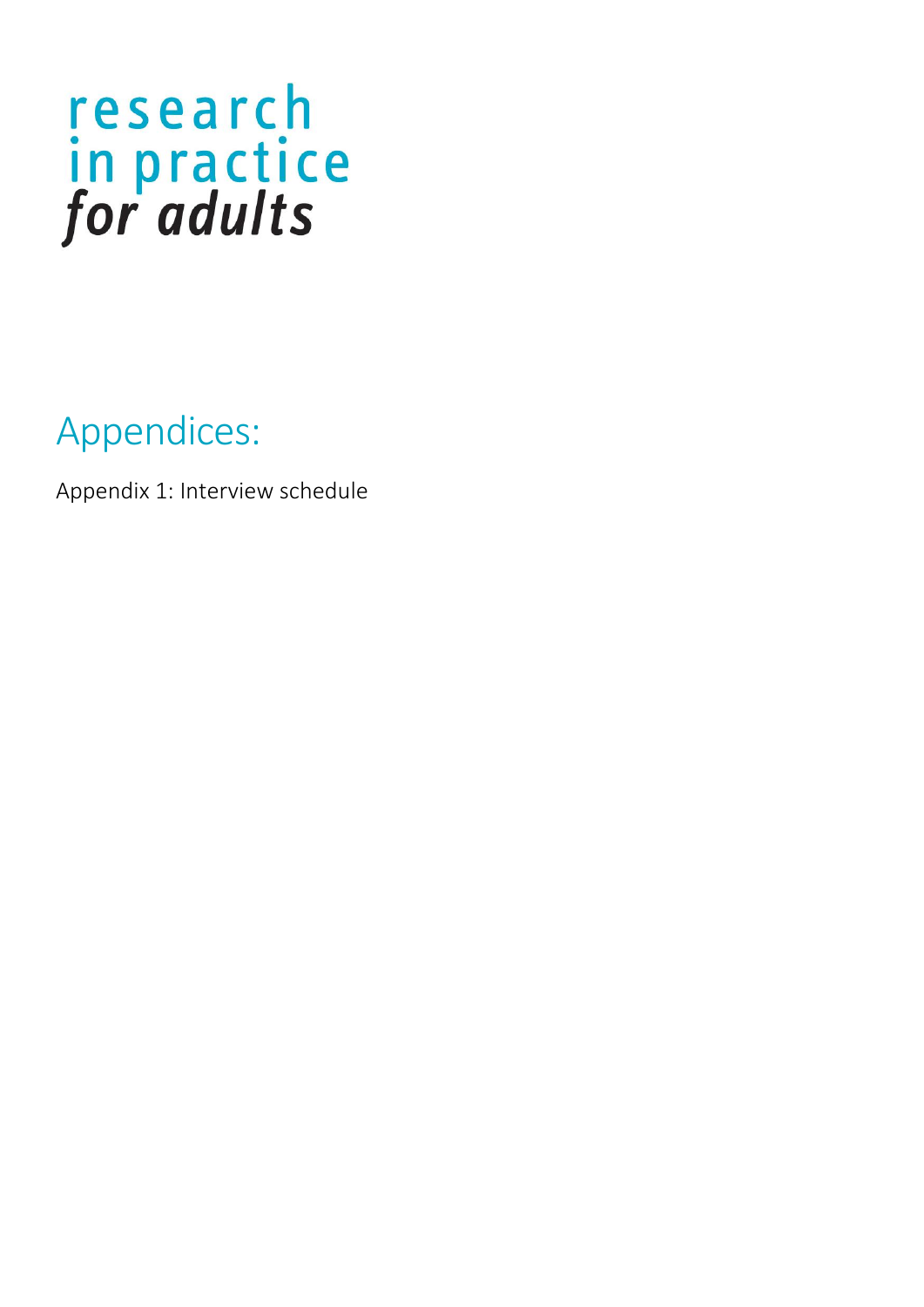#### Appendix 1 – Interview schedule

#### *Interview Overview*

| Area                                  | <b>Script and tick boxes</b>                                                                                                                                                                                                                                                                                                                                                                                                                                                                                                                                                                                                                                                                                                                                                                                                                                                                                                                                                                                                                                                                                                                                                                                              |
|---------------------------------------|---------------------------------------------------------------------------------------------------------------------------------------------------------------------------------------------------------------------------------------------------------------------------------------------------------------------------------------------------------------------------------------------------------------------------------------------------------------------------------------------------------------------------------------------------------------------------------------------------------------------------------------------------------------------------------------------------------------------------------------------------------------------------------------------------------------------------------------------------------------------------------------------------------------------------------------------------------------------------------------------------------------------------------------------------------------------------------------------------------------------------------------------------------------------------------------------------------------------------|
| <b>Purpose of interview</b>           | Research in Practice for Adults is a charity which promotes the use of evidence<br>to improve outcomes for adults, their families and carers. We are conducting an<br>independent evaluation of Gig Buddies, and as part of the evaluation we are<br>looking to gather information regarding the experiences of people who have<br>rolled out Gig Buddies groups in different locations.<br>The information we gather today will be used to write our final report to Stay Up<br>Late, the charity which set up Gig Buddies, however all your answers will be<br>anonymous and we will remove any identifiable information from the report.                                                                                                                                                                                                                                                                                                                                                                                                                                                                                                                                                                               |
|                                       |                                                                                                                                                                                                                                                                                                                                                                                                                                                                                                                                                                                                                                                                                                                                                                                                                                                                                                                                                                                                                                                                                                                                                                                                                           |
| <b>Informed consent and</b><br>ethics | Before we begin, I will talk you through what you can expect in the interview and your<br>rights as a participant.                                                                                                                                                                                                                                                                                                                                                                                                                                                                                                                                                                                                                                                                                                                                                                                                                                                                                                                                                                                                                                                                                                        |
|                                       | We will ask a structured set of questions; however you are free to discuss other<br>issues arising related to the topic.<br>A RiPfA research assistant will be taking notes using a standard template. Your<br>responses will be stored securely by RiPfA and not shared outside of the<br>research team.<br>The interview should take up to an hour however you do not have to participate<br>in these interviews; and if you do agree, you can change your mind at any time<br>and end the interview without any consequences. If you do not want to answer a<br>question you can ask to skip it.<br>We will anonymise all responses in our reporting so that no identifiable<br>comments or information are reported publically or to Stay Up Late, unless you<br>explicitly request that we do so.<br>If you change your mind after the interview, you can request we delete your<br>data. However, once we have written our final report your answers will have<br>been included in overall summary reporting and we will not be able to remove<br>these summaries.<br>You can request further information at any time, before or after the interview,<br>from RiPfA by contacting us by email or telephone.<br>Ask: |
|                                       | Do you understand your rights as a participant?<br>Are you happy to continue with the interview?                                                                                                                                                                                                                                                                                                                                                                                                                                                                                                                                                                                                                                                                                                                                                                                                                                                                                                                                                                                                                                                                                                                          |
|                                       |                                                                                                                                                                                                                                                                                                                                                                                                                                                                                                                                                                                                                                                                                                                                                                                                                                                                                                                                                                                                                                                                                                                                                                                                                           |
| <b>Overview</b>                       | During the interview, we will be discussing your motivations for and experience<br>$($ )<br>of rolling out Gig Buddies, what support was provided from Stay Up Late, what<br>worked well, and any challenges you faced and any suggestions you might have<br>to improve the process.<br>Ask:<br>Are you happy to begin?                                                                                                                                                                                                                                                                                                                                                                                                                                                                                                                                                                                                                                                                                                                                                                                                                                                                                                   |
|                                       |                                                                                                                                                                                                                                                                                                                                                                                                                                                                                                                                                                                                                                                                                                                                                                                                                                                                                                                                                                                                                                                                                                                                                                                                                           |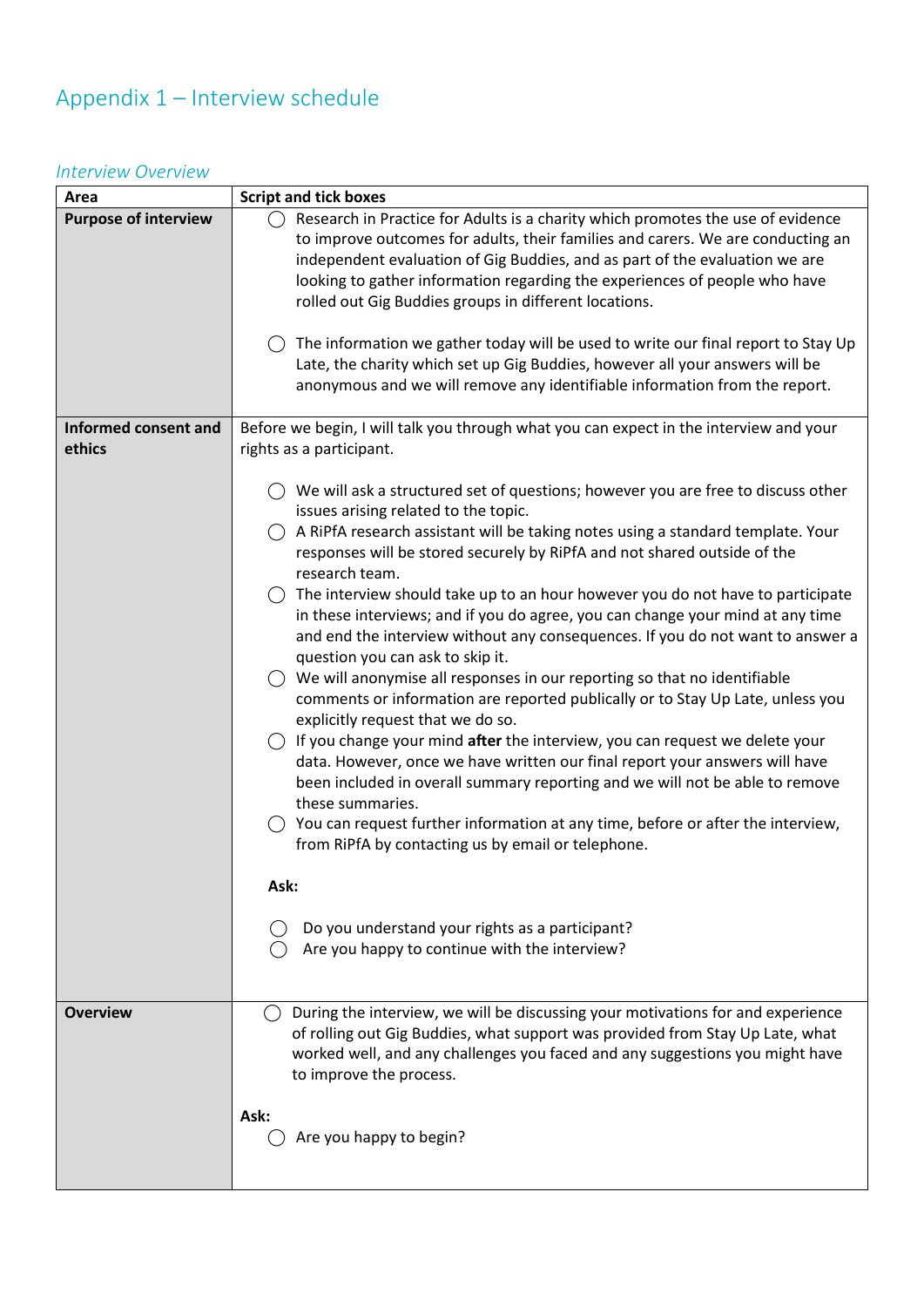#### *Interview Questions*

| $\mathbf{1}$            | Interviewee                         | Could you briefly tell us about your organisation and your role?                                                  |
|-------------------------|-------------------------------------|-------------------------------------------------------------------------------------------------------------------|
| $\overline{2}$          | <b>Background and</b>               | Could you please begin by describing how you got involved with Gig Buddies?                                       |
|                         | intentions                          | [PROMPT: What was your role in setting up Gig Buddies in your area?]                                              |
| 3                       | <b>Background and</b>               | What was the motivation for establishing a Gig Buddies group in your area?                                        |
|                         | intentions                          | [PROMPT: What were you hoping Gig Buddies would bring to those who take part?]                                    |
| 4                       | <b>Background and</b><br>intentions | Please could you describe the process you have undertaken to establish a Gig Buddies<br>group?                    |
|                         |                                     | [PROMPT: How far along this journey are you?]                                                                     |
| 5                       | <b>Pre-support</b>                  | What information was provided to you by Stay Up Late when you decided to use the Gig<br><b>Buddies programme?</b> |
| 6                       | <b>Pre-support</b>                  | Did you feel the information was appropriate?                                                                     |
|                         |                                     | [PROMPT: What else could have been provided to make the process easier?]                                          |
| $\overline{\mathbf{z}}$ | <b>Pre-support</b>                  | Were you clear about what was necessary to set up Gig Buddies?                                                    |
|                         |                                     | [PROMPT: How long did the process take you?]                                                                      |
| 8                       | <b>Pre-support</b>                  | How much contact did you have with Stay Up Late while you were setting up Gig<br>Buddies?                         |
|                         |                                     | [PROMPT: Did you feel this amount of contact was enough?]                                                         |
|                         |                                     | [PROMPT: How did you communicate with Stay Up Late? (Email, phone, text?)]                                        |
|                         |                                     | [PROMPT: Could the communication with Stay Up Late have been improved?]                                           |
| 9                       | Post-support and                    | Does Stay Up Late provide on-going support around the running of Gig Buddies?                                     |
|                         | improvement                         | [PROMPT: What support?]                                                                                           |
|                         |                                     | [PROMPT: Do you feel the level of on-going support is sufficient?]                                                |
|                         |                                     | [PROMPT: Do you have someone at Stay Up Late you can contact if you experience any<br>problems?                   |
| 10                      | <b>Referrals</b>                    | How are people referred into your Gig Buddies programme?                                                          |
|                         |                                     | [PROMPT: Is there good local awareness?                                                                           |
| 11                      | Volunteer                           | How has the process of recruiting volunteers been?                                                                |
|                         | recruitment                         | [PROMPT: Have you found it easy to recruit and retain volunteers?]                                                |